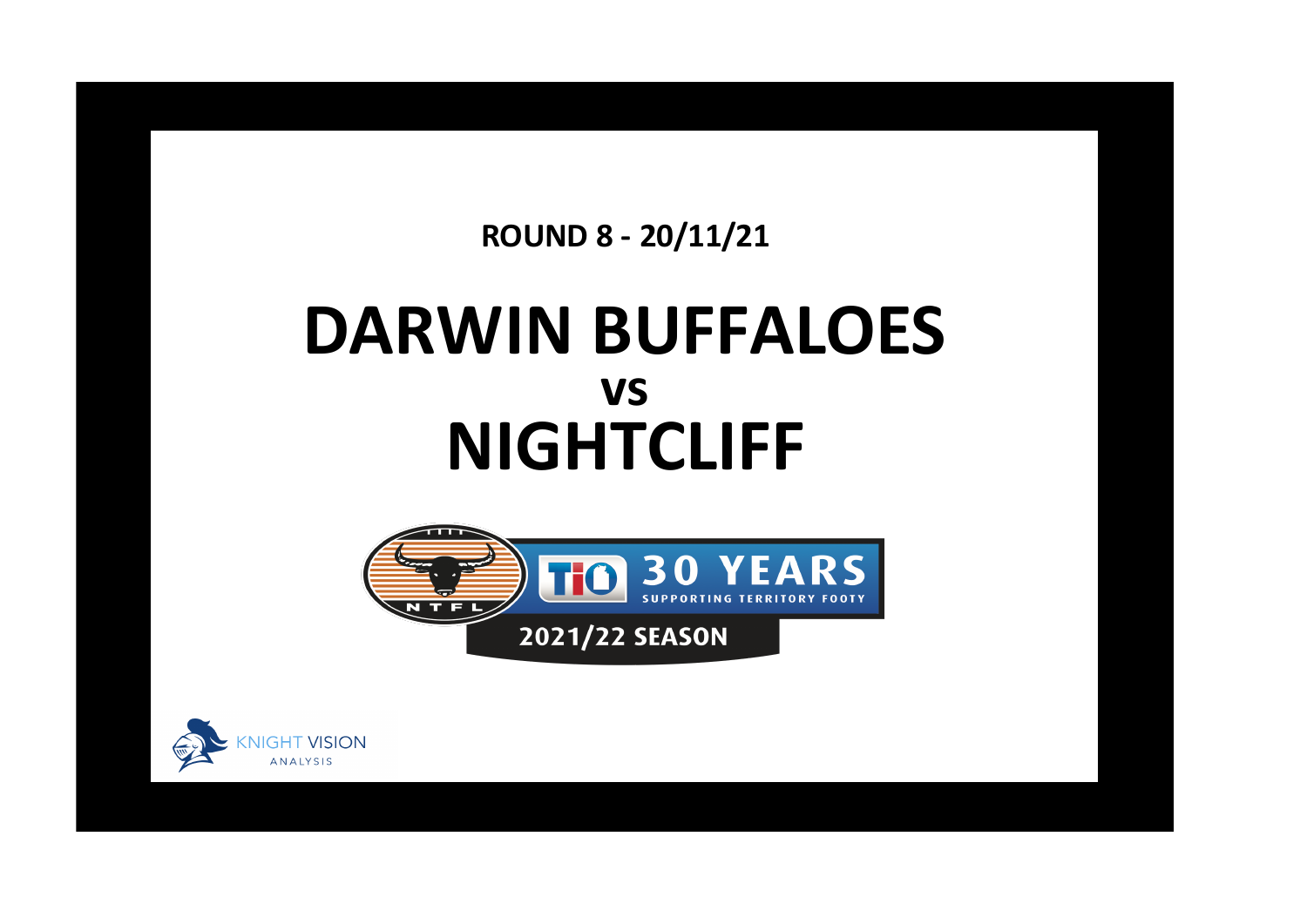|                         | <b>Darwin Buffaloes</b> |                         |                         |                         |                          |                |                | <b>Nightcliff</b> |                |              | <b>Differential</b> |                |                |                |              |  |  |
|-------------------------|-------------------------|-------------------------|-------------------------|-------------------------|--------------------------|----------------|----------------|-------------------|----------------|--------------|---------------------|----------------|----------------|----------------|--------------|--|--|
| Q1                      | Q <sub>2</sub>          | Q <sub>3</sub>          | Q <sub>4</sub>          | <b>TOTAL</b>            |                          | Q1             | Q <sub>2</sub> | Q <sub>3</sub>    | Q <sub>4</sub> | <b>TOTAL</b> | Q1                  | Q <sub>2</sub> | Q <sub>3</sub> | Q <sub>4</sub> | <b>TOTAL</b> |  |  |
| 47                      | 44                      | 36                      | 50                      | 177                     | <b>Kicks</b>             | 46             | 40             | 57                | 54             | 197          | $+1$                | $+4$           | $-21$          | $-4$           | $-20$        |  |  |
| 33                      | 39                      | 22                      | 21                      | 115                     | <b>Handballs</b>         | 35             | 34             | 28                | 31             | 128          | $-2$                | $+5$           | $-6$           | -10            | $-13$        |  |  |
| 80                      | 83                      | 58                      | 71                      | 292                     | <b>Disposals</b>         | 81             | 74             | 85                | 85             | 325          | $-1$                | $+9$           | $-27$          | $-14$          | $-33$        |  |  |
| 1.42                    | 1.13                    | 1.64                    | 2.38                    | 1.54                    | <b>K:H Ratio</b>         | 1.31           | 1.18           | 2.04              | 1.74           | 1.54         | $+0.11$             | $-0.05$        | $-0.40$        | $+0.64$        | $+0.00$      |  |  |
| 70%                     | 66%                     | 50%                     | 58%                     | 62%                     | Kick Eff. %              | 61%            | 63%            | 77%               | 78%            | 71%          | $+9%$               | $+3%$          | $-27%$         | $-20%$         | $-9%$        |  |  |
| 67%                     | 79%                     | 91%                     | 81%                     | 78%                     | <b>Handball Eff. %</b>   | 89%            | 82%            | 79%               | 84%            | 84%          | $-22%$              | $-3%$          | $+12%$         | $-3%$          | $-5%$        |  |  |
| 10                      | 6                       | 6                       | $\mathbf{1}$            | 23                      | <b>Clangers</b>          | 4              | 5              | 6                 | $\overline{2}$ | 17           | $+6$                | $+1$           | $\mathbf{0}$   | $-1$           | $+6$         |  |  |
| 23                      | 33                      | 21                      | 28                      | 105                     | <b>Cont. Poss</b>        | 30             | 37             | 25                | 28             | 120          | $-7$                | $-4$           | $-4$           | $\mathbf{0}$   | $-15$        |  |  |
| 56                      | 52                      | 38                      | 41                      | 187                     | <b>Unc. Poss</b>         | 51             | 37             | 60                | 54             | 202          | $+5$                | $+15$          | $-22$          | $-13$          | $-15$        |  |  |
| 17                      | 16                      | 15                      | 17                      | 65                      | <b>Marks</b>             | 18             | 10             | 34                | 22             | 84           | $-1$                | $+6$           | $-19$          | $-5$           | $-19$        |  |  |
| 15                      | 14                      | 13                      | 14                      | 56                      | <b>Unc. Marks</b>        | 13             | 9              | 31                | 20             | 73           | $+2$                | $+5$           | $-18$          | $-6$           | $-17$        |  |  |
| $\overline{2}$          | $\overline{2}$          | $\overline{2}$          | 3                       | 9                       | <b>Cont. Marks</b>       | 5              | 1              | 3                 | $\mathbf{2}$   | 11           | $-3$                | $+1$           | $-1$           | $+1$           | $-2$         |  |  |
| 1                       | 3                       | $\overline{2}$          | 0                       | 6                       | <b>Int. Marks</b>        | 5              | $\overline{2}$ | 3                 | 0              | 10           | -4                  | $+1$           | $-1$           | $\mathbf{0}$   | $-4$         |  |  |
| 0                       | $\overline{2}$          | 1                       | 3                       | 6                       | <b>F50 Marks</b>         | 6              | $\mathbf{1}$   | 5                 | 4              | 16           | $-6$                | $+1$           | $-4$           | $-1$           | $-10$        |  |  |
| 22                      | 29                      | 20                      | 15                      | 86                      | <b>Handball Receives</b> | 30             | 24             | 18                | 22             | 94           | $-8$                | $+5$           | $+2$           | $-7$           | $-8$         |  |  |
| 20                      | 24                      | 16                      | 22                      | 82                      | <b>Groundball Gets</b>   | 22             | 30             | 18                | 23             | 93           | $-2$                | $-6$           | $-2$           | $-1$           | $-11$        |  |  |
| 11                      | 13                      | 11                      | 12                      | 47                      | <b>Hitouts</b>           | $\overline{2}$ | $\mathbf{1}$   | 5                 | $\overline{2}$ | 10           | $+9$                | $+12$          | $+6$           | $+10$          | $+37$        |  |  |
| 3                       | 5                       | $\overline{\mathbf{z}}$ | 5                       | 20                      | <b>Clearances</b>        | 10             | 8              | 7                 | 8              | 33           | $-7$                | $-3$           | $\mathbf{0}$   | $-3$           | $-13$        |  |  |
| 13                      | 14                      | 6                       | 12                      | 45                      | <b>Tackles</b>           | 10             | 11             | 9                 | 11             | 41           | $+3$                | $+3$           | $-3$           | $+1$           | $+4$         |  |  |
| $\overline{\mathbf{z}}$ | 6                       | 5                       | $\overline{\mathbf{z}}$ | 25                      | <b>One Percenters</b>    | 9              | $\overline{7}$ | 6                 | 12             | 34           | $-2$                | $-1$           | $-1$           | $-5$           | $-9$         |  |  |
| 3                       | 5                       | 3                       | 4                       | 15                      | <b>Spoils</b>            | 5              | 3              | $\overline{2}$    | 6              | 16           | $-2$                | $+2$           | $+1$           | $-2$           | $-1$         |  |  |
| 4                       | 8                       | 4                       | 6                       | 22                      | <b>Frees For</b>         | 4              | 8              | 6                 | 3              | 21           | $\mathbf{0}$        | $\Omega$       | $-2$           | $+3$           | $+1$         |  |  |
| 4                       | 8                       | 6                       | 3                       | 21                      | <b>Frees Against</b>     | 4              | 8              | 4                 | 6              | 22           | $\mathbf{0}$        | $\Omega$       | $+2$           | $-3$           | $-1$         |  |  |
| 6                       | 9                       | $\overline{7}$          | 11                      | 33                      | <b>Inside 50s</b>        | 16             | 11             | 11                | 15             | 53           | $-10$               | $-2$           | $-4$           | $-4$           | $-20$        |  |  |
| 11                      | 8                       | 5                       | 9                       | 33                      | <b>Rebound 50s</b>       | 5              | 6              | 6                 | 10             | 27           | $+6$                | $+2$           | $-1$           | $-1$           | $+6$         |  |  |
| 33%                     | 33%                     | 29%                     | 55%                     | 39%                     | Score / 150 %            | 56%            | 55%            | 45%               | 67%            | 57%          | $-23%$              | $-21%$         | $-17%$         | $-12%$         | $-17%$       |  |  |
| 1                       | 3                       | 1                       | $\overline{2}$          | $\overline{\mathbf{z}}$ | <b>Goals</b>             | 4              | 3              | 4                 | 6              | 17           | $-3$                | $\mathbf{0}$   | $-3$           | $-4$           | $-10$        |  |  |
| 1                       | $\mathbf 0$             | 1                       | 4                       | 6                       | <b>Behinds</b>           | 5              | 3              | 1                 | 4              | 13           | -4                  | $-3$           | $\Omega$       | $\Omega$       | $-7$         |  |  |
| $\overline{7}$          | 18                      | $\overline{\mathbf{z}}$ | 16                      | 48                      | <b>Score</b>             | 29             | 21             | 25                | 40             | 115          | $-22$               | $-3$           | $-18$          | $-24$          | $-67$        |  |  |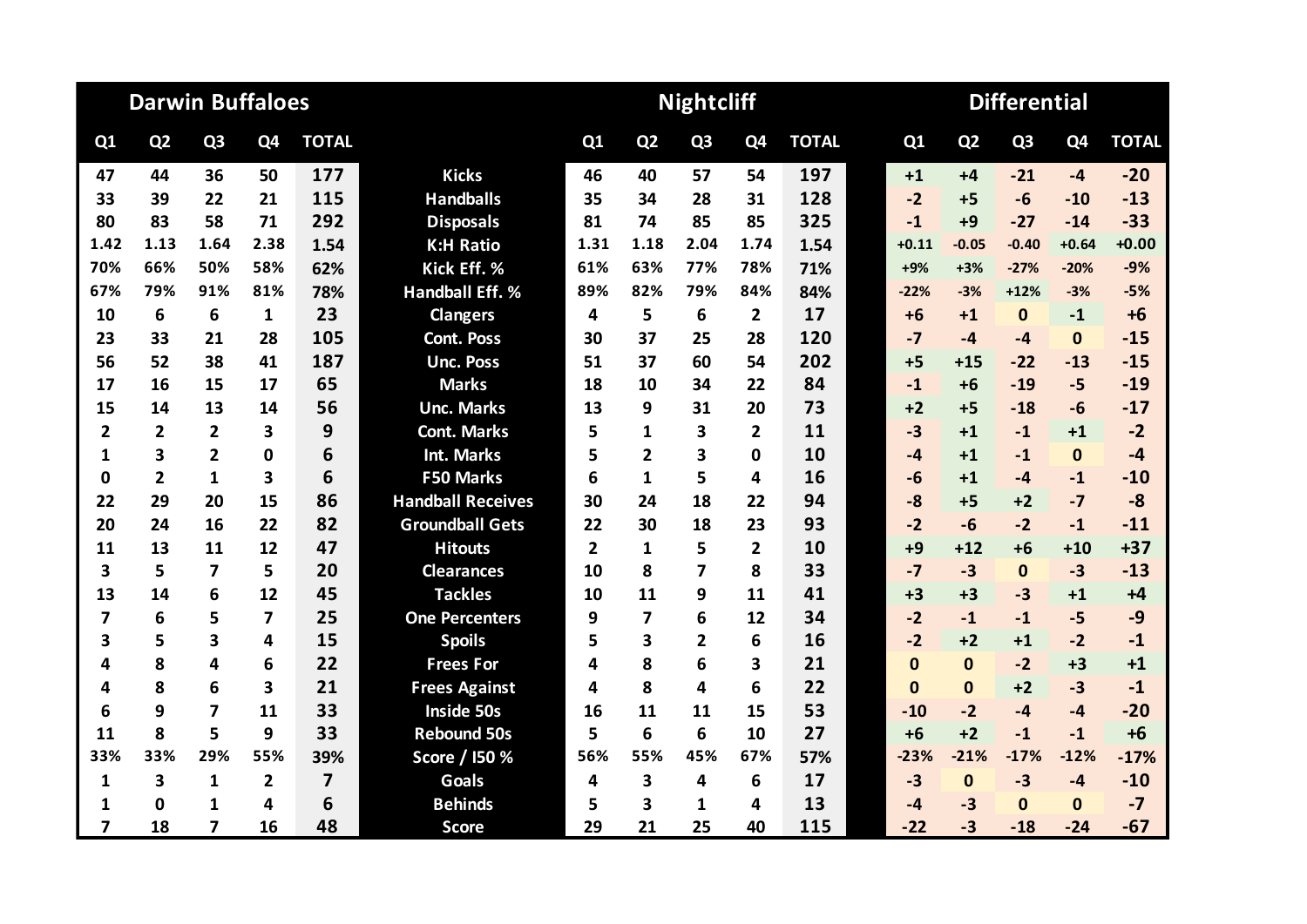|                     |     |       |     |           |             |          |           |       |       |       |              |              | <b>Darwin Buffaloes</b> |          |       |              |            |      |    |              |             |              |              |                         |       |                          |                        |
|---------------------|-----|-------|-----|-----------|-------------|----------|-----------|-------|-------|-------|--------------|--------------|-------------------------|----------|-------|--------------|------------|------|----|--------------|-------------|--------------|--------------|-------------------------|-------|--------------------------|------------------------|
| <b>Player</b>       | К   |       | D   |           | KE% HE% CLG |          | <b>CP</b> | UP    | М     | UM    | CM           |              | IM F50M HR              |          | GBG   | но           | <b>CLR</b> | т    | 1% | <b>SP</b>    | FF          | FA           | 150          | <b>R50</b>              | G     | В                        | <b>SA</b>              |
| 00 J Stokes         | 16  | 14    | 30  | 69%       | 79%         | 4        | 11        | 19    | 10    | 9     | 1            | 0            | 0                       | 8        | 9     | 0            | 5          | 1    | 1  | 1            | 1           | 1            | 6            | 3                       | 0     | $\mathbf{1}$             | 1                      |
| 14 L McKenzie       | 19  | 10    | 29  | 95%       | 90%         | 1        | 9         | 22    | 12    | 12    | 0            | 3            | 0                       | 6        | 9     | 0            | 0          | 0    | 1  | 1            | 1           | 0            | 2            | 11                      | 0     | 0                        | 1                      |
| 17 T Baulch         | 14  | 9     | 23  | 50%       | 89%         | 3        | 8         | 14    | 6     | 5     | 1            | 1            | 1                       | 9        | 6     | 0            | 1          | 5    | 0  | 0            | 1           | 1            | 1            | 5                       | 1     | $\mathbf{1}$             | 0                      |
| 16 P Boles          | 10  | 9     | 19  | 50%       | 56%         | 2        | 10        | 9     | 3     | 3     | 0            | 0            | 2                       | 6        | 10    | 0            | 3          | 3    | 0  | 0            | 0           | 2            | 3            | 2                       | 1     | 1                        | 1                      |
| 13 Jackson Clark    | 11  | 7     | 18  | 73%       | 71%         | $\Omega$ | 3         | 15    | 5     | 4     | 1            | $\Omega$     | 0                       | 9        | 2     | 0            | 1          | 1    | 1  | $\mathbf{1}$ | 1           | 0            | 1            | $\overline{2}$          | 0     | $\Omega$                 | 0                      |
| 31 G Remfrey        | 12  | 4     | 16  | 58%       | 75%         | 1        | 3         | 13    | 2     | 2     | 0            | 0            | 0                       | 11       | 2     | 0            | 1          | 0    | 0  | 0            | 1           | 0            | $\mathbf{1}$ | $\mathbf{1}$            | 2     | $\Omega$                 | 0                      |
| 03 J Collinson      | 11  | 3     | 14  | 55%       | 100%        |          | 9         | 5     | 1     | 1     | 0            | 0            | 0                       | 2        | 6     | 0            | 2          | 2    | 3  | 0            | 4           | 0            | 4            | 0                       | 0     | 0                        | 1                      |
| 01   Seden-Kunoth   | 3   | 10    | 13  | 33%       | 70%         | 2        | 6         | 7     | 2     | 2     | 0            | 0            | 0                       | 4        | 5     | 0            |            | 7    | 1  | 0            | 1           | 3            | 0            | 0                       | 0     | 0                        | 0                      |
| 08 C Abala          | 7   | 6     | 13  | 57%       | 50%         |          | 6         | 6     | 4     | 3     |              | 1            | 0                       | 3        | 3     | 0            |            | 2    | 0  | 0            | 2           | 0            | 0            | 5                       | 0     | 0                        | 0                      |
| 24 C Sharples       | 10  | 3     | 13  | 50%       | 100%        | 1        | 4         | 8     | 2     | 2     | 0            | 0            | 0                       | 4        | 3     | 0            | 0          |      |    | 0            |             | 0            | 1            | 0                       | 0     | 1                        | 2                      |
| 25 B Archard        | 6   |       | 13  | 67%       | 100%        | 0        | 8         | 5     | 4     | 2     | 2            | 0            | 0                       | 2        | 6     | 46           | 2          |      | 2  | 0            | 0           | 1            |              | 0                       | 0     | 0                        | 1                      |
| 12 K Maroney        | 7   | 5     | 12  | 43%       | 100%        |          | 4         | 8     | 1     | 1     | 0            | 0            | 0                       | 7        | 3     | 0            | 0          | 3    |    | 6            |             | 2            | 0            | 3                       | 0     | 0                        | 0                      |
| 02 L Roberts        | 6   | 4     | 10  | 50%       | 75%         | 0        | 6         | 5     | 4     | 3     | 1            | 0            | 0                       | $\Omega$ | 4     | 0            | 0          | 3    |    | 1            |             | $\mathbf{1}$ | 2            | 0                       |       | 0                        | 0                      |
| 19 T Raymond        | 6   | 4     | 10  | 33%       | 75%         | 0        | 1         | 9     | 3     | 3     | 0            | 0            | 1                       | 3        | 1     | 0            | 0          | 0    | 0  | 0            | 0           | 0            | 2            | 0                       | 1     | 0                        | 0                      |
| 10 B Stokes         | 7   | 2     | 9   | 71%       | 50%         |          | 2         |       |       | 0     |              |              | 0                       | 2        |       | 0            |            | 2    | 3  | 3            | 4           | 2            |              | 1                       | 0     | 0                        | 0                      |
| 09 A Stokes         | 4   | 4     | 8   | 50%       | 75%         | 0        | 5         | 3     |       | 1     | 0            | 0            | 1                       | 2        | 3     | 1            |            | 3    | 0  | 0            | 2           | 2            | 2            | 0                       | 0     | 1                        | 1                      |
| 11 T Clarke         | 4   | 3     | 7   | 50%       | 100%        | 1        | 3         | 4     | 1     | 1     | 0            | 0            | 0                       | 2        | 3     | 0            | 0          | 3    | 0  | 0            | 0           | 2            | 2            | 0                       | 0     | 0                        | 0                      |
| 21 D Gordon         | 6   |       | 7   | 50%       | 100%        | -1       |           | 6     |       | 0     |              | 0            | 1                       | 3        | 0     | 0            | 0          | 4    | 0  | 0            | Ω           | 3            | 2            | 0                       |       | 0                        | 1                      |
| 28 R Holmberg       | 3   | 3     | 6   | 0%        | 67%         | 2        | 3         | 3     | 1     |       | 0            | 0            | 0                       | 0        | 3     | 0            | 0          |      | 2  | 1            | 0           | 0            | 0            | 0                       | 0     | 1                        | 0                      |
| 15 L McDonald       | 3   |       | 5   | 33%       | 100%        |          |           | Δ     |       |       | 0<br>anana a | 0<br>ana ara | 0                       | 2        |       | 0<br>manan a | 0          | 2    |    |              | Ω           | 0            | 1            | 0<br><b>DESCRIPTION</b> | 0     | 0<br><b>The Contract</b> | 0<br><b>Secondo Co</b> |
| 05 A Sambono        | 0   | 3     | 3   | ##### 33% |             | 0        |           | 2     | 0     | 0     | 0            | 0            | 0                       | 0        |       | 0            | 0          | 0    |    | 0            | 0           | 0            | 0            | 0                       | 0     | 0                        | 0                      |
| 07 T Eldridge       | 1   | 2     | з   | 100% 100% |             | 0        | 1         |       | 0     | 0     | 0            | 0            | 0                       | 1        | 1     | 0            | 1          | 1    | 0  | 0            |             | 0            | 1            | 0                       | 0     | 0                        | 0                      |
|                     |     |       |     |           |             |          |           |       |       |       |              |              |                         |          |       |              |            |      |    |              |             |              |              |                         |       |                          |                        |
| <b>DBFC</b>         | 177 | 115   | 292 | 62% 78%   |             | 23       | 105       | 187   | 65    | 56    | 9            | 6            | 6                       | 86       | 82    | 47           | 20         | 45   | 25 | 15           | 22          | 21           | 33           | 33                      |       | 6                        | 9                      |
| <b>NFC</b>          | 197 | 128   | 325 | 71% 84%   |             | 17       | 120       | 202   | 84    | 73    | 11           | 10           | 16                      | 94       | 93    | 10           | 33         | 41   | 34 | 16           | 21          | 22           | 53           | 27                      | 17    | 13                       | 19                     |
| <b>Differential</b> | -20 | $-13$ | 33  | -9%       | $-5%$       | +6       | $-15$     | $-15$ | $-19$ | $-17$ | $-2$         | -4           | $-10$                   | -8       | $-11$ | $+37$        | $-13$      | $+4$ | -9 | $-1$         | $^{\bf +1}$ | $-1$         | $-20$        | +6                      | $-10$ | $-7$                     | $-10$                  |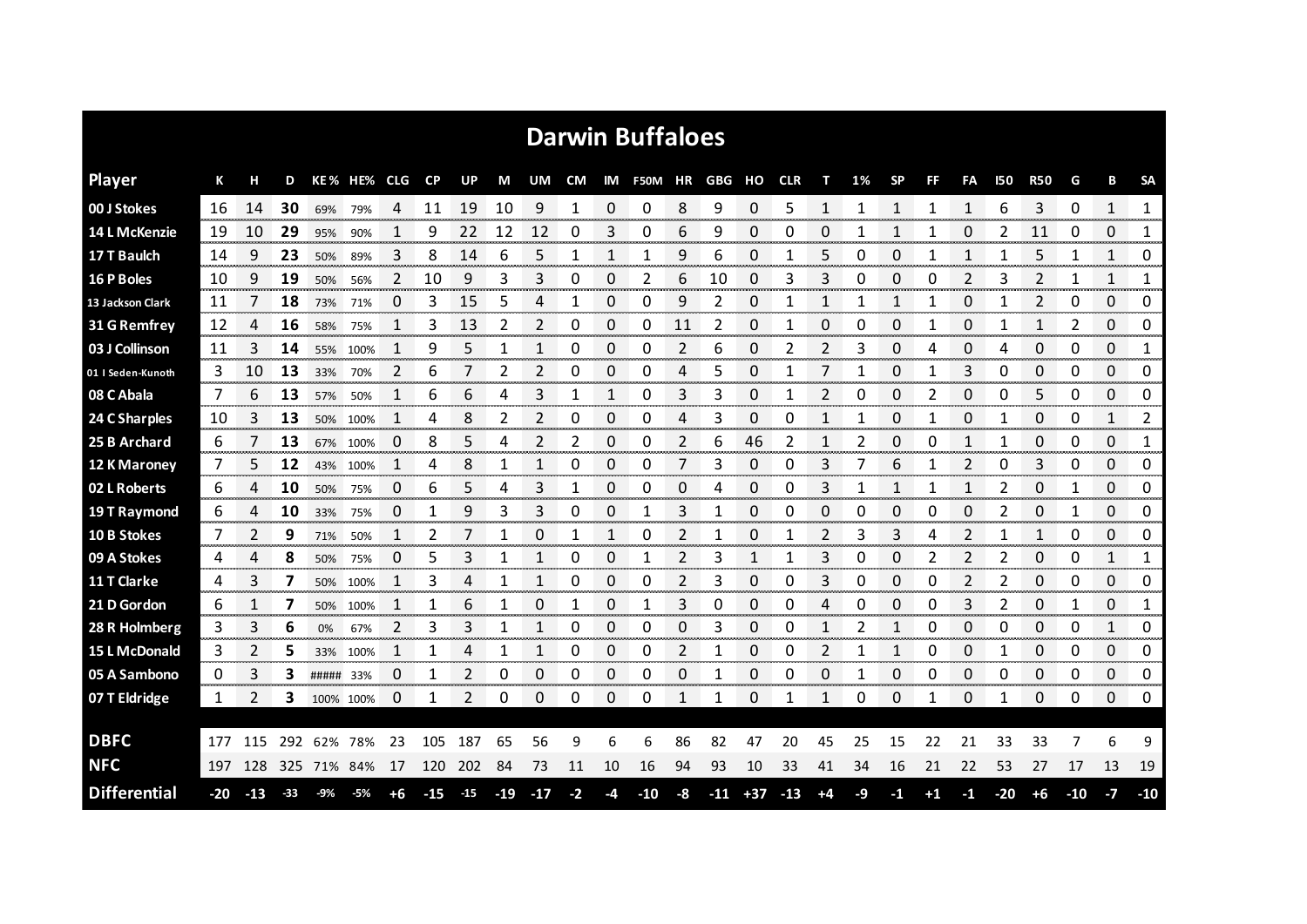|                     |       |       |       |             |             |    |       |       |       |       |      |              | <b>Nightcliff</b> |      |        |             |            |    |      |           |    |                |            |            |       |                |           |
|---------------------|-------|-------|-------|-------------|-------------|----|-------|-------|-------|-------|------|--------------|-------------------|------|--------|-------------|------------|----|------|-----------|----|----------------|------------|------------|-------|----------------|-----------|
| <b>Player</b>       | К     | н     | D     |             | KE% HE% CLG |    | CP    | UP    | M     | UM    | CM   |              | IM F50M HR        |      | GBG HO |             | <b>CLR</b> | т  | 1%   | <b>SP</b> | FF | <b>FA</b>      | <b>I50</b> | <b>R50</b> | G     | В              | <b>SA</b> |
| 23 B Filo           | 17    | 13    | 30    | 76%         | 85%         | 0  | 9     | 21    | 5     | 5     | 0    | 0            | 0                 | 14   | 9      | 0           | 5          | 4  | -1   | 0         | 0  | $\overline{2}$ | 6          | 1          | 0     | $\mathbf 0$    | 1         |
| 22 D Bowles         | 17    | 12    | 29    | 71%         | 67%         | 3  | 11    | 17    | 5     | 4     |      | 2            |                   | 8    | 8      | 0           |            | 4  | Ω    | 0         | Δ  | 2              | 3          | 5          | 0     | 0              | 0         |
| 33 S Wilson         | 15    | 10    | 25    | 67%         | 90%         | 3  | 5     | 20    | 8     | 8     | 0    | 0            | 3                 | 11   | 4      | 0           | 2          | 3  | 0    | 0         | 1  | 1              | 4          | 1          | 0     | 1              | 0         |
| 17 S Harper         | 8     | 14    | 22    | 50%         | 79%         | 2  | 7     | 13    | 1     | 1     | 0    | 0            | 0                 | 9    | 6      | 0           | 6          | 2  | 3    | 0         | 1  | 0              | 4          | 1          | 1     | 0              | 2         |
| 18 T North          | 16    | 5     | 21    | 75%         | 80%         | 1  | 8     | 14    | 6     | 6     | 0    | 0            | 0                 | 7    | 8      | 0           | 4          | 1  | 1    | 0         | 0  | 0              | 5          | 1          | 1     | 1              | 1         |
| 20 T Melville       | 13    | 5     | 18    | 69%         | 80%         | 1  | 8     | 9     | 7     | 5     | 2    | 0            | 5                 | 3    | 4      | 0           | 0          | 0  | 0    | 0         | 2  | 0              | 1          | 0          | 6     | 2              | 1         |
| 31 B Edwards        | 11    |       | 18    | 82%         | 71%         | 0  | 6     | 12    | 6     | 6     | 0    | 1            | 0                 | 3    | 6      | 0           |            | 0  | 0    | 0         | 0  | 1              | 5          | 0          | 1     | $\overline{2}$ | 2         |
| 09 R Nyhuis         | 12    | 5     | 17    |             | 100% 100%   | 0  | 8     | 10    | 3     | 3     | 0    | 0            | 0                 | 4    |        | 0           | 0          | 4  | 4    | 3         | 2  | 1              |            | 3          | 0     | 0              | 2         |
| <b>15 P Politis</b> | 7     | 10    | 17    | 57%         | 90%         | 1  | 6     | 11    | 2     | 2     | 0    | 0            | 1                 | 7    | 6      | 0           | 1          | 1  | 0    | 0         | 0  | 1              | 4          | 1          | 1     | 1              | 2         |
| 28 K Emery          | 12    | 2     | 14    | 42%         | 100%        | 1  | 8     | 5     | 7     | 3     | 4    | 0            | 5                 | 0    |        | 0           | 0          | 1  | 2    | 0         | 3  | 1              |            | 0          | 4     | 3              | 1         |
| 13 C Gikas          | 6     |       | 13    |             | 83% 100%    | 0  | 5     | 8     | 3     | 3     | 0    | 0            | 1                 | 4    | 3      | 0           | 3          | 0  | 1    | 1         | 3  | 0              | 1          | 0          | 1     | 0              | 1         |
| 26 M McGregor       | 6     |       | 13    |             | 33% 100%    | 2  | 5     | 8     | 2     | 2     | 0    | 0            | 0                 | 6    | 4      | 5           | 4          | 0  | 3    | 1         |    | 3              | 3          | 0          | 0     | 0              | 0         |
| 04 Jess Budarick    | 7     | 4     | 11    |             | 57% 100%    | 2  | 5     | 6     | 2     | 2     | 0    | $\Omega$     | 0                 | 2    | 5      | $\mathbf 0$ | 1          | 2  | 3    | 1         | 0  | $\overline{2}$ | 0          | 0          | 1     | 0              | 2         |
| 00 P Wills          | 5     | 5     | 10    | 80%         | 80%         | 0  | 3     |       | 2     | 2     | 0    | 0            | 0                 | 3    | 2      | 0           |            | 3  | 0    | 0         | 1  | 0              | 3          | 0          | 1     | 0              | 1         |
| 05 J Jones          | 8     | 2     | 10    | 75%         | 50%         | 0  | 5     | 5     | 5     | 3     | 2    | 3            | 0                 | 1    | 3      | 0           | 0          | 3  | 2    | 2         | 0  | 1              | 2          | 4          | 0     | 0              | 0         |
| 14 N Brown          | 9     | 1     | 10    |             | 56% 100%    | 1  | 0     | 9     | 6     | 6     | 0    | 1            | 0                 | 2    | 0      | 0           | 1          | 2  | 2    | 2         | 0  | 2              | 0          | 3          | 0     | 0              | 0         |
| 08 D Keast          | 7     | 2     | 9     | 86%         | 100%        | 0  | 1     | 8     | 4     | 4     | 0    | 1            | 0                 | 2    | 1      | 0           | 0          | 0  | 3    | 2         | 1  | 0              | 0          | 3          | 0     | 0              | 0         |
| 02 J Reagan         | 3     | 5     | 8     | 100%        | 60%         | 0  | 4     | 4     | 3     | 3     | 0    | 0            | 0                 | 1    | 4      | 0           | 0          | 3  | 1    | 0         | 0  | 1              | 1          | 0          | 0     | 0              | 1         |
| 29 S Deery          | 4     | 4     | 8     |             | 100% 100%   | 0  | 3     | 5     | 3     | 2     | 1    | $\mathbf{1}$ | 0                 | 3    | 2      | 0           | 0          | 3  | 3    | 3         | 0  | 0              | 0          | 3          | 0     | 0              | 0         |
| 50 N Russell        | 3     | 5     | 8     | 100% 80%    |             | 0  | 7     | 1     | 2     | 1     | 1    | 1            | 0                 | 0    | 5      | 5           | 1          | 2  | 2    | 0         | 1  | 0              | 2          | 1          | 0     | 0              | 0         |
| 01 R Mu             | 4     | 3     | 7     | 50%         | 67%         | 0  | 4     | 4     | 1     | 1     | 0    | 0            | 0                 | 3    | 3      | 0           | 0          | 0  | 2    | 1         | 1  | 1              | 3          | 0          | 0     | 0              | 2         |
| 32 R Morris         | 6     | 0     | 6     |             | 67% #####   | 0  | 2     | 4     | 1     | 1     | 0    | 0            | 0                 | 1    | 2      | 0           | 1          | 3  | 1    | 0         | 0  | 2              | 2          | 0          | 0     | 0              | 0         |
|                     |       |       |       |             |             |    |       |       |       |       |      |              |                   |      |        |             |            |    |      |           |    |                |            |            |       |                |           |
| <b>NFC</b>          | 197   | 128   | 325   | 71%         | 84%         | 17 | 120   | 202   | 84    | 73    | 11   | 10           | 16                | 94   | 93     | 10          | 33         | 41 | 34   | 16        | 21 | 22             | 53         | 27         | 17    | 13             | 19        |
| <b>DBFC</b>         | 177   | 115   |       | 292 62% 78% |             | 23 | 105   | 187   | 65    | 56    | 9    | 6            | 6                 | 86   | 82     | 47          | 20         | 45 | 25   | 15        | 22 | 21             | 33         | 33         | 7     | 6              | 9         |
| <b>Differential</b> | $+20$ | $+13$ | $+33$ | +9%         | $+5%$       | -6 | $+15$ | $+15$ | $+19$ | $+17$ | $+2$ | $+4$         | $+10$             | $+8$ | $+11$  | $-37$       | $+13$      | -4 | $+9$ | $+1$      | -1 | $+1$           | $+20$      | $-6$       | $+10$ | $+7$           | $+10$     |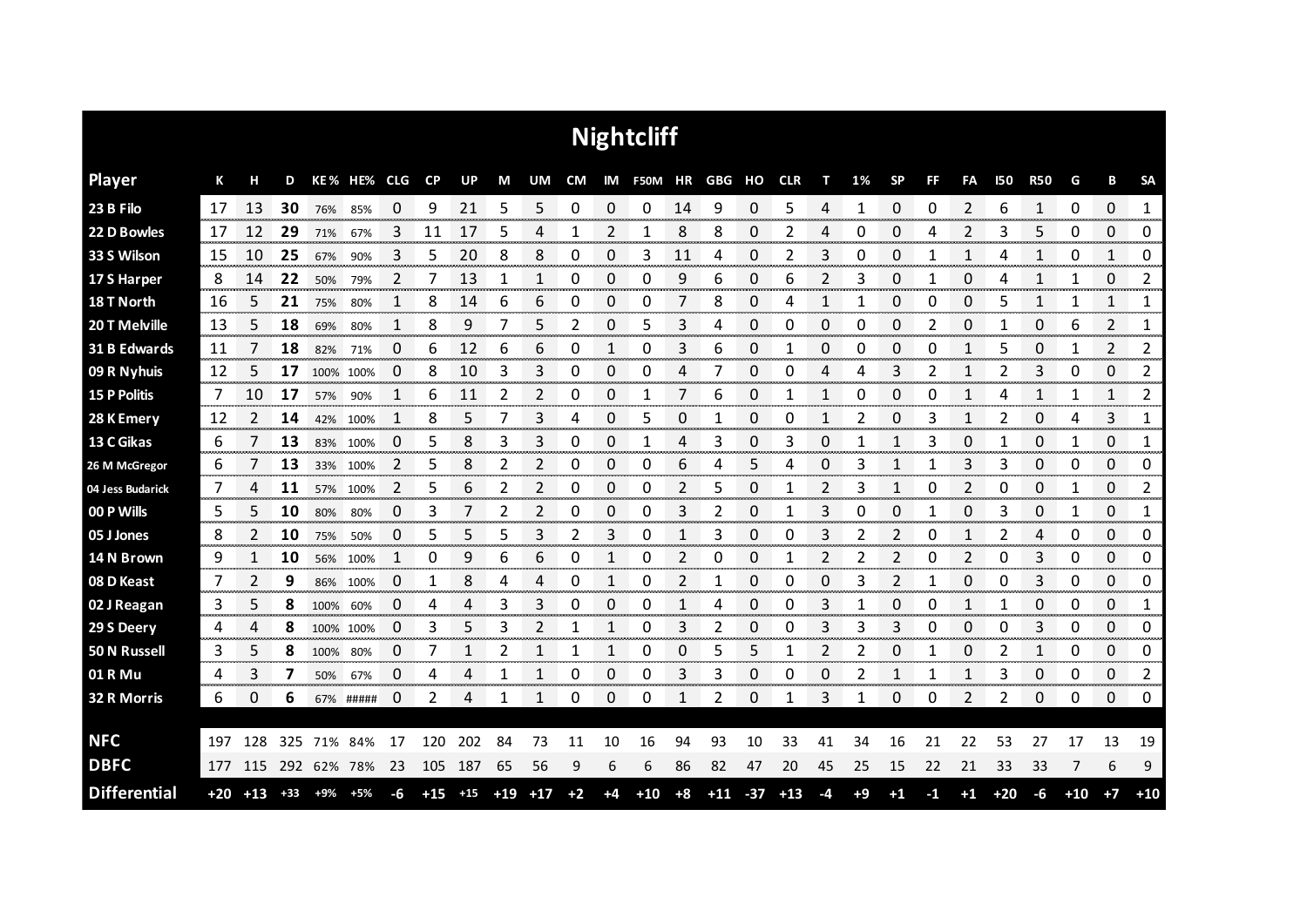|                        |             | <b>Score Sources</b> |
|------------------------|-------------|----------------------|
|                        | <b>DBFC</b> | <b>NFC</b>           |
| <b>Turnover</b>        | 4.3.27      | 11.5.71              |
| <b>Stoppage</b>        | 2.2.14      | 4.7.31               |
| Kick In                | 1.1.7       | 2.1.13               |
| <b>TOTAL</b>           | 7.6.48      | 17.13.115            |
|                        |             | Defensive 50         |
| <b>Turnover</b>        | 2.0.12      | 3.1.19               |
| <b>Stoppage</b>        | 0.0.0       | 1.0.6                |
| Kick In                | 1.1.7       | 2.1.13               |
| <b>TOTAL</b>           | 3.1.19      | 6.2.38               |
|                        |             | <b>Midfield</b>      |
| <b>Turnover</b>        | 2.2.14      | 6.4.40               |
| <b>Centre Bounce</b>   | 0.1.1       | 1.3.9                |
| <b>B/ARC Stoppages</b> | 1.0.6       | 2.3.15               |
| <b>TOTAL</b>           | 3.3.21      | 9.10.64              |
|                        |             | <b>Forward 50</b>    |
| <b>Turnover</b>        | 0.1.1       | 2.0.12               |
| <b>Stoppage</b>        | 1.1.7       | 0.1.1                |
| <b>TOTAL</b>           | 1.2.8       | 2.1.13               |